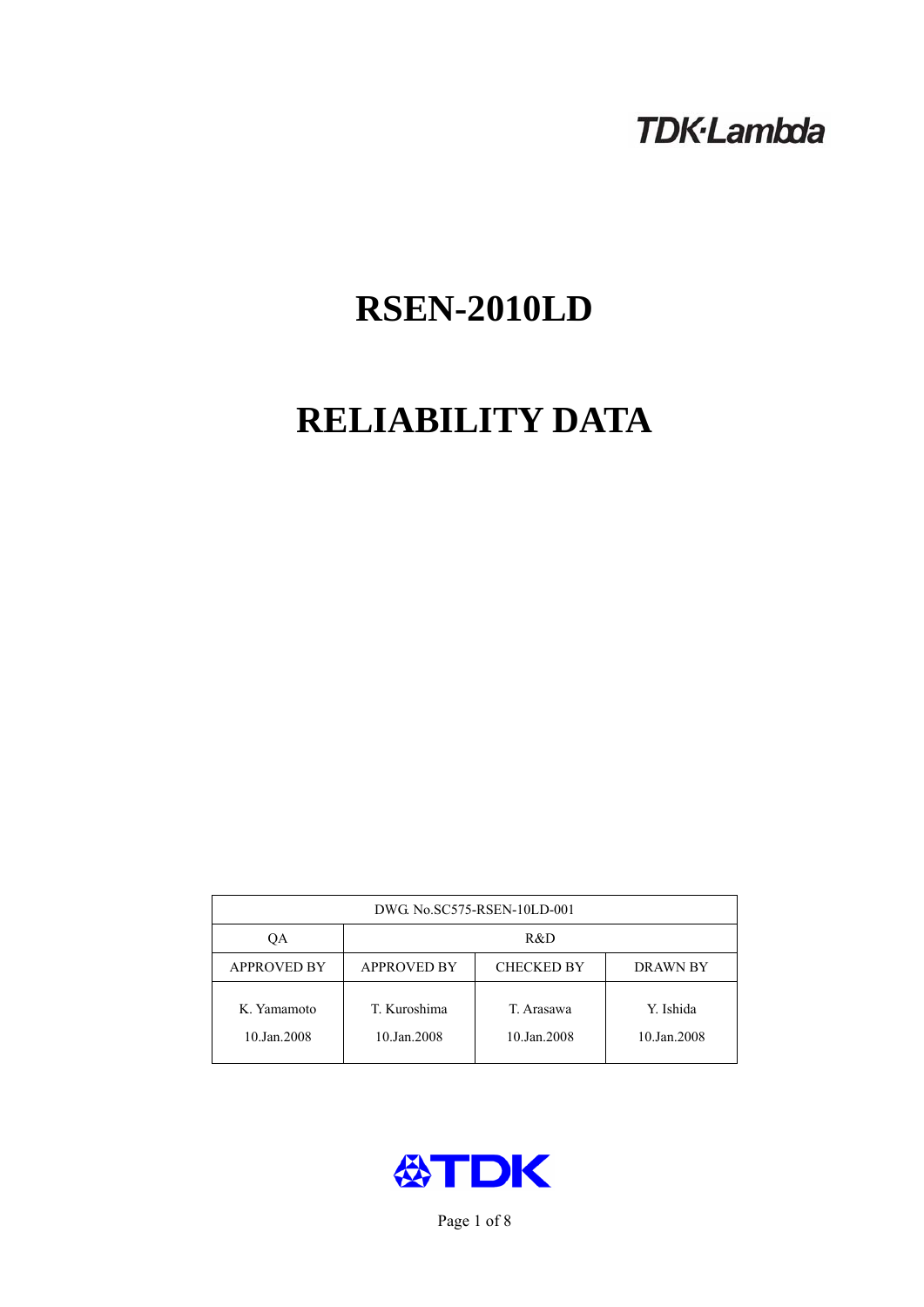#### **RSEN-2010LD**

## **I N D E X**

|                                     | Page   |
|-------------------------------------|--------|
| 1. Calculated Values of MTBF        | Page-3 |
| 2. Vibration Test                   | Page-4 |
| 3. Heat Cycle Test                  | Page-5 |
| 4. Humidity Test                    | Page-6 |
| 5. High Temperature Resistance Test | Page-7 |
| 6. Low Temperature Storage Test     | Page-8 |

The following data are typical values. As all units have nearly the same characteristics, the data to be considered as ability values.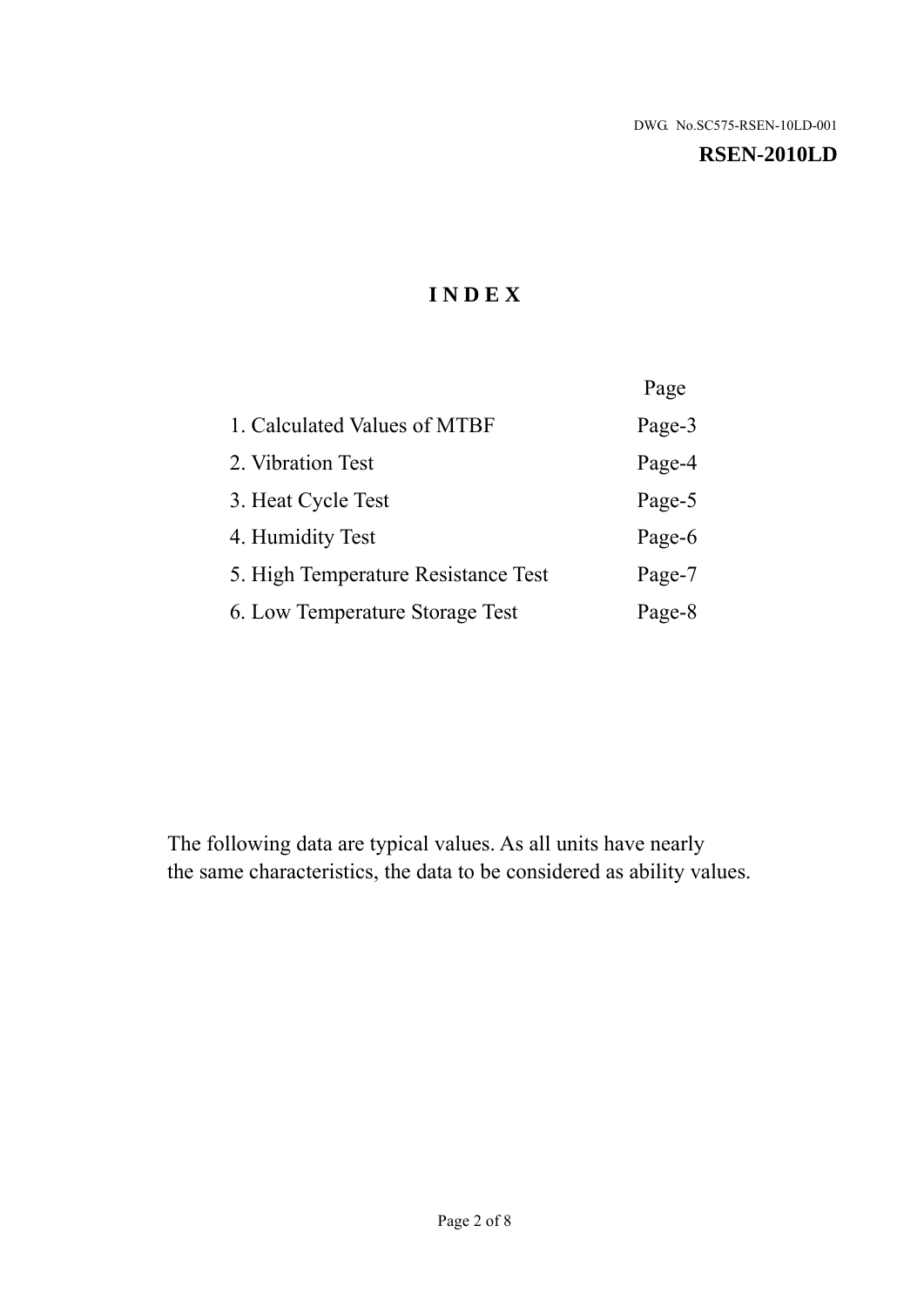#### **RSEN-2010LD**

1. Calculated values of MTBF

MODEL : RSEN-2010LD

(1) Calculating Method

 Calculated based on parts stress reliability projection of MIL-HDBK-217F NOTICE2.

Individual failure rates  $\lambda$  G is given to each part and MTBF is calculated by the count of each part.

$$
MTBF = \frac{1}{\lambda_{\text{equip}}} = \frac{1}{\sum_{i=1}^{n} N_i (\lambda_G \pi_Q)_i} \times 10^6 \text{ (hours)}
$$

| $\lambda$ equip | : Total equipment failure rate (Failure / $10^6$ Hours)                   |
|-----------------|---------------------------------------------------------------------------|
| $\lambda$ G     | : Generic failure rate for the $\hbar$ generic part                       |
|                 | (Failure/ $10^6$ Hours)                                                   |
| Ni              | : Quantity of <i>i</i> th generic part                                    |
| N               | : Number of different generic part categories                             |
| $\pi Q$         | : Generic quality factor for the <i>i</i> th generic part ( $\pi Q = 1$ ) |
|                 |                                                                           |

- (2) MTBF Values
	- GF : Ground, Fixed

 $MTBF = 12,162,491$  (Hours)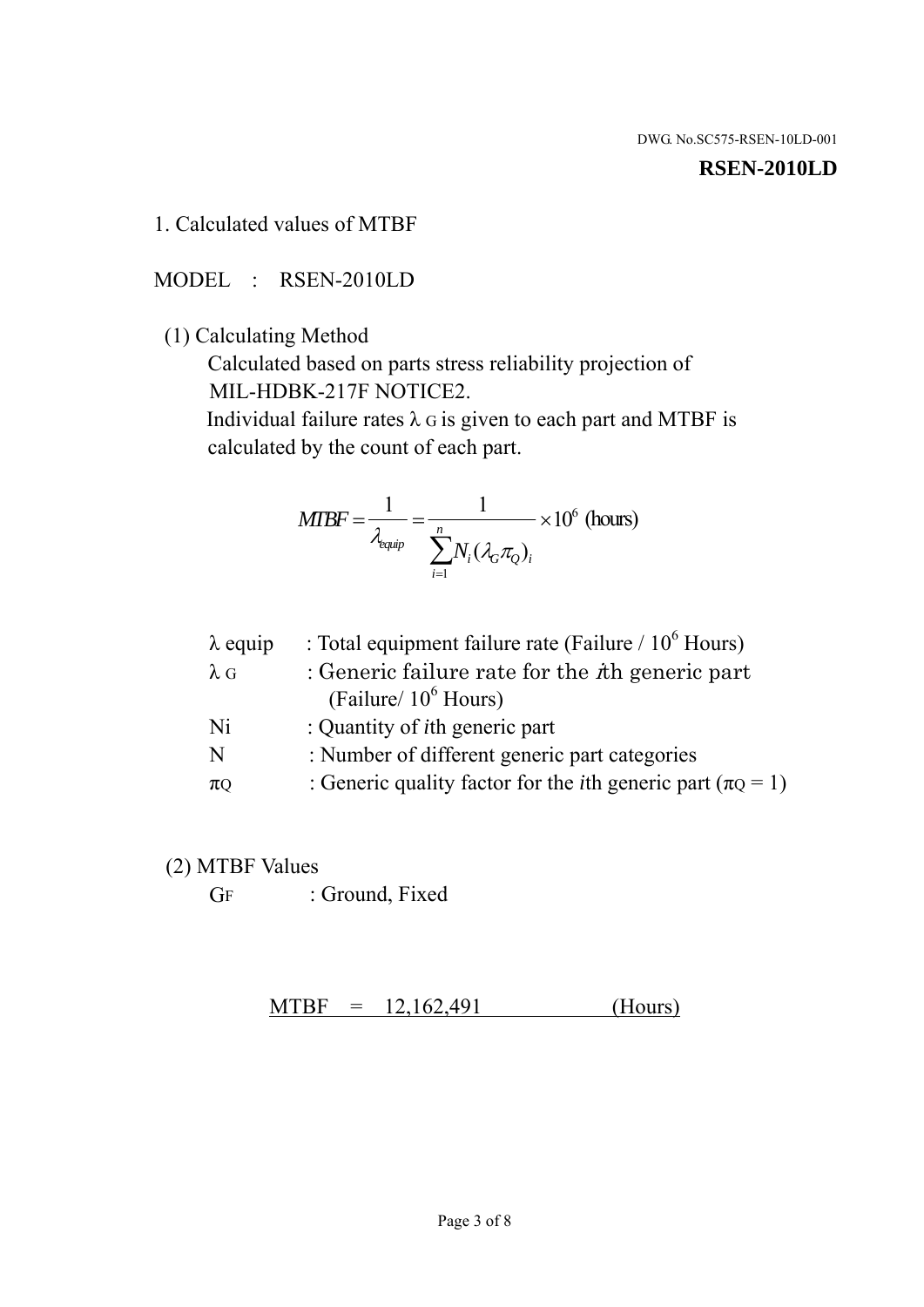#### **RSEN-2010LD**

2. Vibration Test

#### MODEL : RSEN-2010LD (Representation Product : RSEN-2030D)

- (1) Vibration Test Class Frequency Variable Endurance Test
- (2) Equipment Used Controller VS-1000-6, Vibrator 905-FN ( IMV CORP.)
- (3) The Number of D.U.T. (Device Under Test) 5 units
- (4) Test Condition
	- · Frequency : 10~55Hz
	- $\cdot$  Acceleration : 9.8m/s<sup>2</sup>, Sweep for 1 min.
	- · Dimension and times : X, Y and Z directions for 1 hour each.

## (5) Test Method

Fix the D.U.T. on the fitting-stage

## (6) Test Results

PASS

#### Typical Sample Data

| . .                           |                                                         |           |                     |                     |
|-------------------------------|---------------------------------------------------------|-----------|---------------------|---------------------|
| Check item                    | Spec.                                                   |           | <b>Before Test</b>  | After Test          |
| Attenuation (dB)              | Differential Mode: 25dBmin.                             | $0.4$ MHz | 38.80               | 39.10               |
|                               |                                                         | 30 MHz    | 56.51               | 55.42               |
|                               | Common Mode: 25dBmin.                                   | 2 MHz     | 36.23               | 36.01               |
|                               |                                                         | 30 MHz    | 37.14               | 36.63               |
| Leakage Current (mA)          | Line1<br>$1mA$ max. $(250V, 60Hz)$<br>Line <sub>2</sub> |           | 0.41                | 0.40                |
|                               |                                                         | 0.41      | 0.40                |                     |
| DC Resistance $(m\Omega)$     | $6m \Omega$ max.                                        |           | 3.62                | 3.60                |
| <b>Test Voltage</b>           | $L-L: 1768Vdc$ 60s.                                     |           | OK                  | OK.                 |
|                               | $L-E$ : 2500Vac 60s.                                    |           |                     |                     |
| Isolation Resistance ( $MQ$ ) | $100M \Omega$ min. (500Vdc 60s)                         |           | $4.0 \times 10^{6}$ | $4.0 \times 10^{6}$ |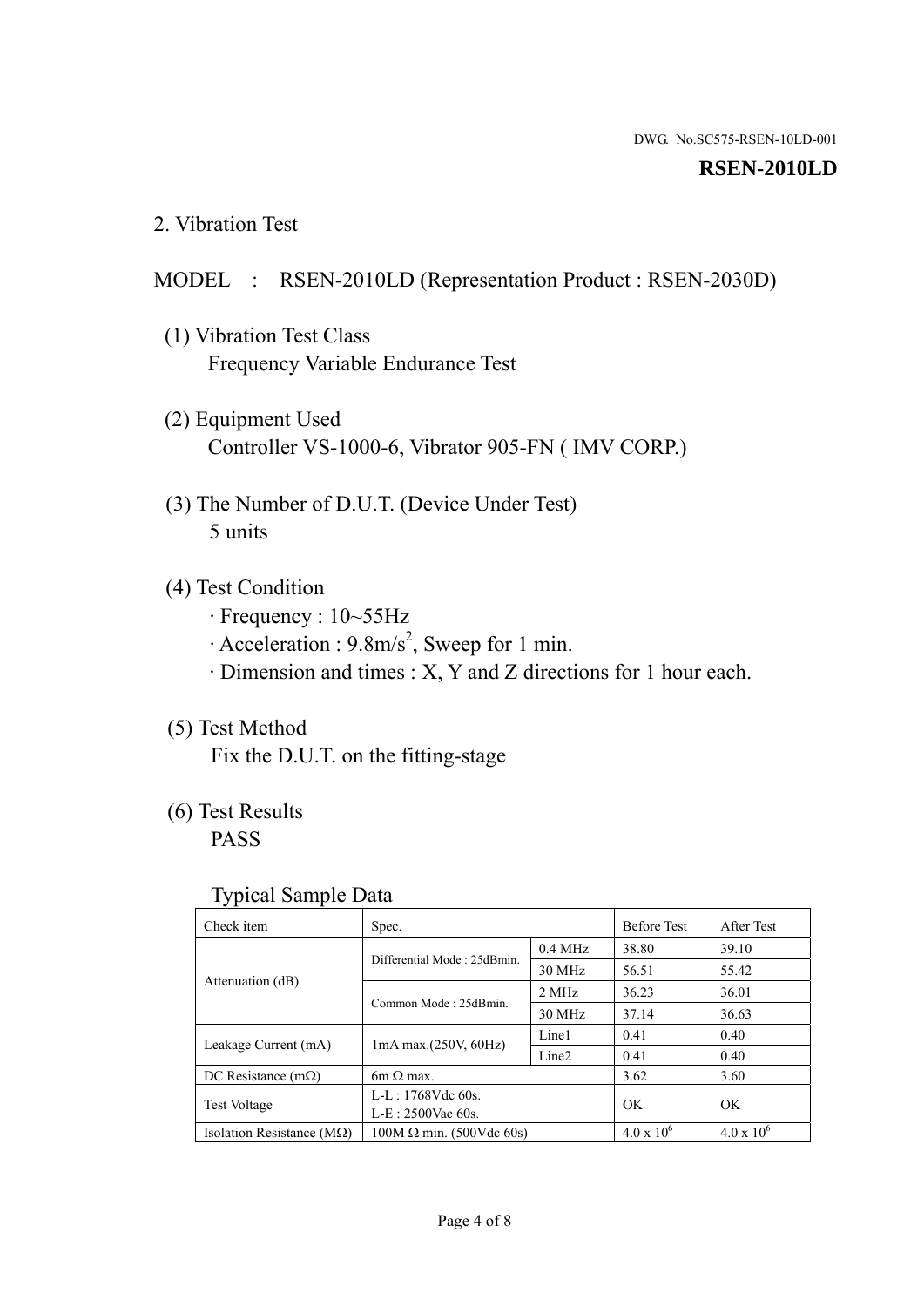1 cycle

30min.

3min.

30min.

3. Heat Cycle Test

## MODEL : RSEN-2010LD (Representation Product : RSEN-2030)

- (1) Equipment Used TEMPERATURE CHAMBER TSA-71H-W (ESPEC CORP.)
- (2) The Number of D.U.T. (Device Under Test) 5 units
- (3) Test Conditions
	- · Ambient Temperature : -25~+85°C · Test Cycles : 100cycles
- (4) Test Method

 Before the test check if there is no abnormal characteristics and put the D.U.T. in the testing chamber. Then test it in the above cycles, After the test is completed leave it for 1 hour at room temperature and check it if there is no abnormal each characteristics.

 $+85$ °C

 $-25^{\circ}$ C

(5) Test Results

PASS

| <b>Typical Sample Data</b> |  |
|----------------------------|--|
|                            |  |

| Check item                         | Spec.                           |                   | <b>Before Test</b> | After Test        |
|------------------------------------|---------------------------------|-------------------|--------------------|-------------------|
|                                    | Differential Mode: 25dBmin.     | $0.4$ MHz         | 40.06              | 40.06             |
|                                    |                                 | 30 MHz            | 55.64              | 57.12             |
| Attenuation (dB)                   | Common Mode: 25dBmin.           | 2 MHz             | 35.40              | 36.74             |
|                                    |                                 | 30 MHz            | 37.70              | 37.36             |
| Leakage Current (mA)               | $1mA$ max. $(250V, 60Hz)$       | Line1             | 0.41               | 0.49              |
|                                    |                                 | Line <sub>2</sub> | 0.42               | 0.48              |
| DC Resistance $(m\Omega)$          | 6m $\Omega$ max.                |                   | 3.48               | 3.22              |
| <b>Test Voltage</b>                | $L-L: 1768Vdc$ 60s.             |                   | OK                 | OK                |
|                                    | $L-E: 2500$ Vac 60s.            |                   |                    |                   |
| Isolation Resistance ( $M\Omega$ ) | $100M \Omega$ min. (500Vdc 60s) |                   | $9.5 \times 10^5$  | $9.4 \times 10^5$ |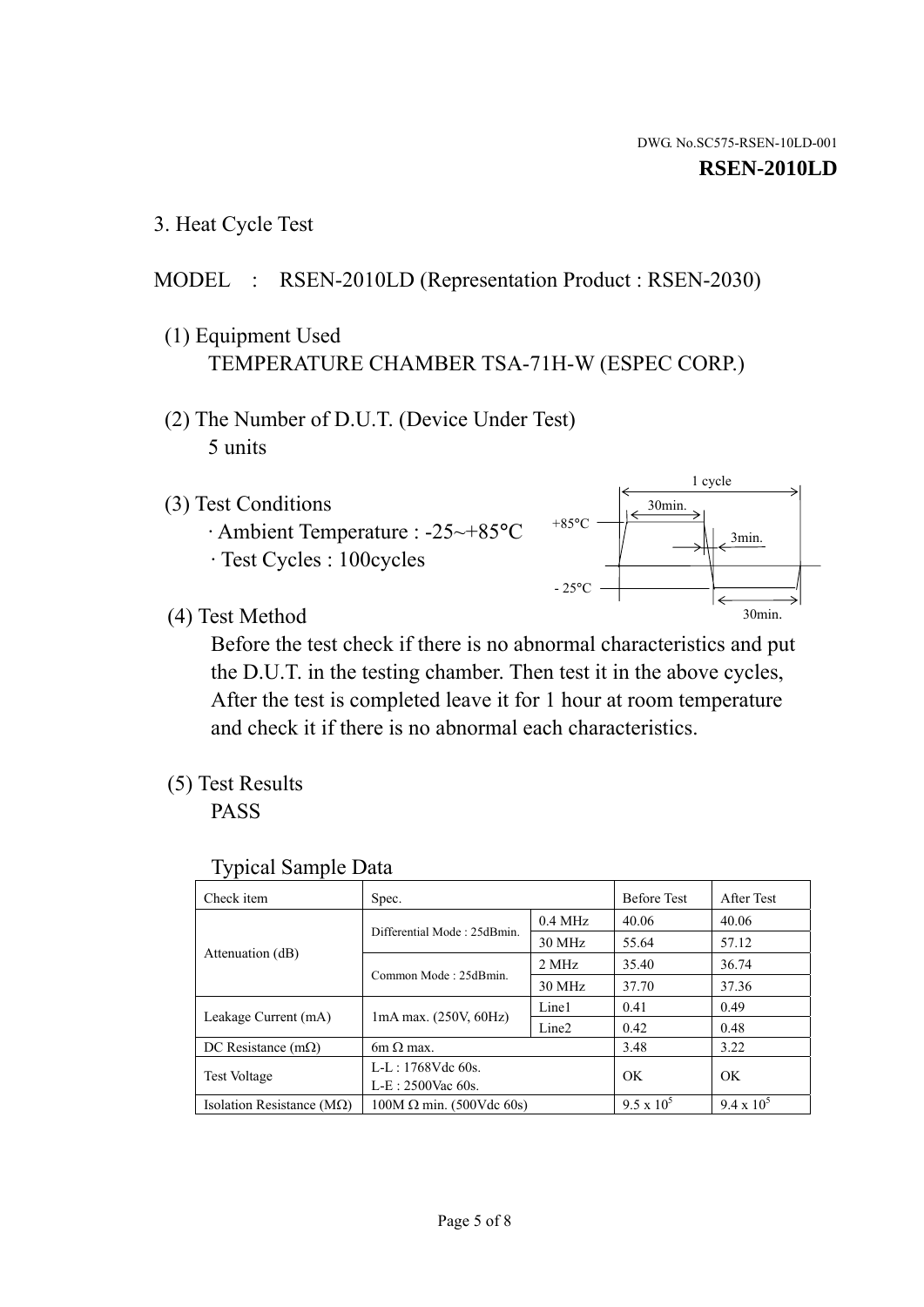4. Humidity Test

## MODEL : RSEN-2010LD (Representation Product : RSEN-2030)

- (1) Equipment Used TEMP. & HUMID. CHAMBER PR-4KT (ESPEC CORP.)
- (2) The Number of D.U.T. (Device Under Test) 5 units

## (3) Test Conditions

- · Ambient Temperature : +40°C
- · Test Time : 500 hours
- · Ambient Humidity : 90~95% RH No Dewdrop

## (4) Test Method

 Before the test check if there is no abnormal characteristics and put the D.U.T. in the testing chamber. Then test it in the above conditions. After the test is completed leave it for 1 hour at room temperature and check it if there is no abnormal each characteristics.

## (5) Test Results

PASS

| ╯┸                                 |                                                         |           |                     |                     |
|------------------------------------|---------------------------------------------------------|-----------|---------------------|---------------------|
| Check item                         | Spec.                                                   |           | <b>Before Test</b>  | After Test          |
| Attenuation (dB)                   |                                                         | $0.4$ MHz | 40.92               | 39.42               |
|                                    | Differential Mode: 25dBmin.                             | 30 MHz    | 57.38               | 55.62               |
|                                    | Common Mode: 25dBmin.                                   | 2 MHz     | 36.16               | 36.22               |
|                                    |                                                         | 30 MHz    | 37.34               | 37.92               |
| Leakage Current (mA)               | Line1<br>$1mA$ max. $(250V, 60Hz)$<br>Line <sub>2</sub> |           | 0.42                | 0.41                |
|                                    |                                                         |           | 0.42                | 0.43                |
| DC Resistance $(m\Omega)$          | $6m \Omega$ max.                                        |           | 3.62                | 3.58                |
| <b>Test Voltage</b>                | $L-L: 1768Vdc$ 60s.                                     |           | OK                  | OK                  |
|                                    | $L-E$ : 2500Vac 60s.                                    |           |                     |                     |
| Isolation Resistance ( $M\Omega$ ) | $100M \Omega$ min. (500Vdc 60s)                         |           | $3.6 \times 10^{6}$ | $4.5 \times 10^{6}$ |

#### Typical Sample Data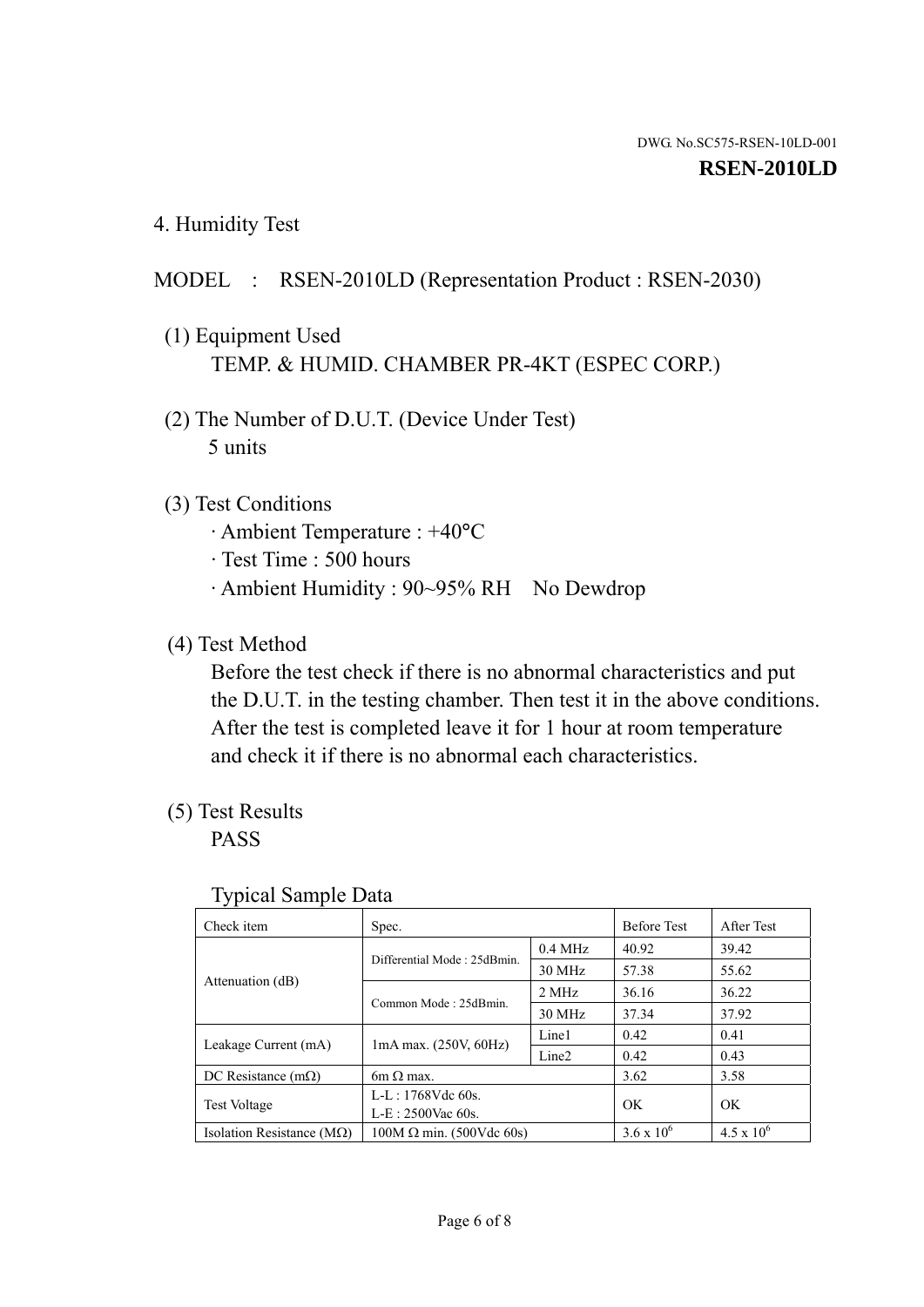5. High Temperature Resistance Test

### MODEL : RSEN-2010LD (Representation Product : RSEN-2060)

- (1) Equipment Used TEMPERATURE CHAMBER PHH-300 ( ESPEC CORP.)
- (2) The Number of D.U.T. (Device Under Test) 5 units
- (3) Test Conditions
	- · Ambient Temperature : +55°C
	- · Test Time : 500 hours
	- · Operating : DC 60A
- (4) Test Method

 Before the test check if there is no abnormal characteristics and put the D.U.T. in the testing chamber. Then test it in the above conditions. After the test is completed leave it for 1 hour at room temperature and check it if there is no abnormal each characteristics.

(5) Test Results

PASS

| ╯┸                                 |                                                         |           |                     |                     |
|------------------------------------|---------------------------------------------------------|-----------|---------------------|---------------------|
| Check item                         | Spec.                                                   |           | <b>Before Test</b>  | After Test          |
|                                    | Differential Mode: 25dBmin.                             | $0.2$ MHz | 57.86               | 58.52               |
|                                    |                                                         | 30 MHz    | 52.04               | 51.94               |
| Attenuation (dB)                   | Common Mode: 25dBmin.                                   | 2 MHz     | 35.90               | 36.04               |
|                                    |                                                         | 30 MHz    | 26.60               | 27.62               |
| Leakage Current (mA)               | Line1<br>$1mA$ max. $(250V, 60Hz)$<br>Line <sub>2</sub> |           | 0.45                | 0.46                |
|                                    |                                                         | 0.46      | 0.46                |                     |
| DC Resistance $(m\Omega)$          | $3m \Omega$ max.                                        |           | 2.22                | 2.24                |
| <b>Test Voltage</b>                | $L-L: 1768Vdc$ 60s.                                     |           | OK                  | OK                  |
|                                    | $L-E: 2500$ Vac 60s.                                    |           |                     |                     |
| Isolation Resistance ( $M\Omega$ ) | $100M \Omega$ min. (500Vdc 60s)                         |           | $4.1 \times 10^{6}$ | $4.6 \times 10^{6}$ |

#### Typical Sample Data